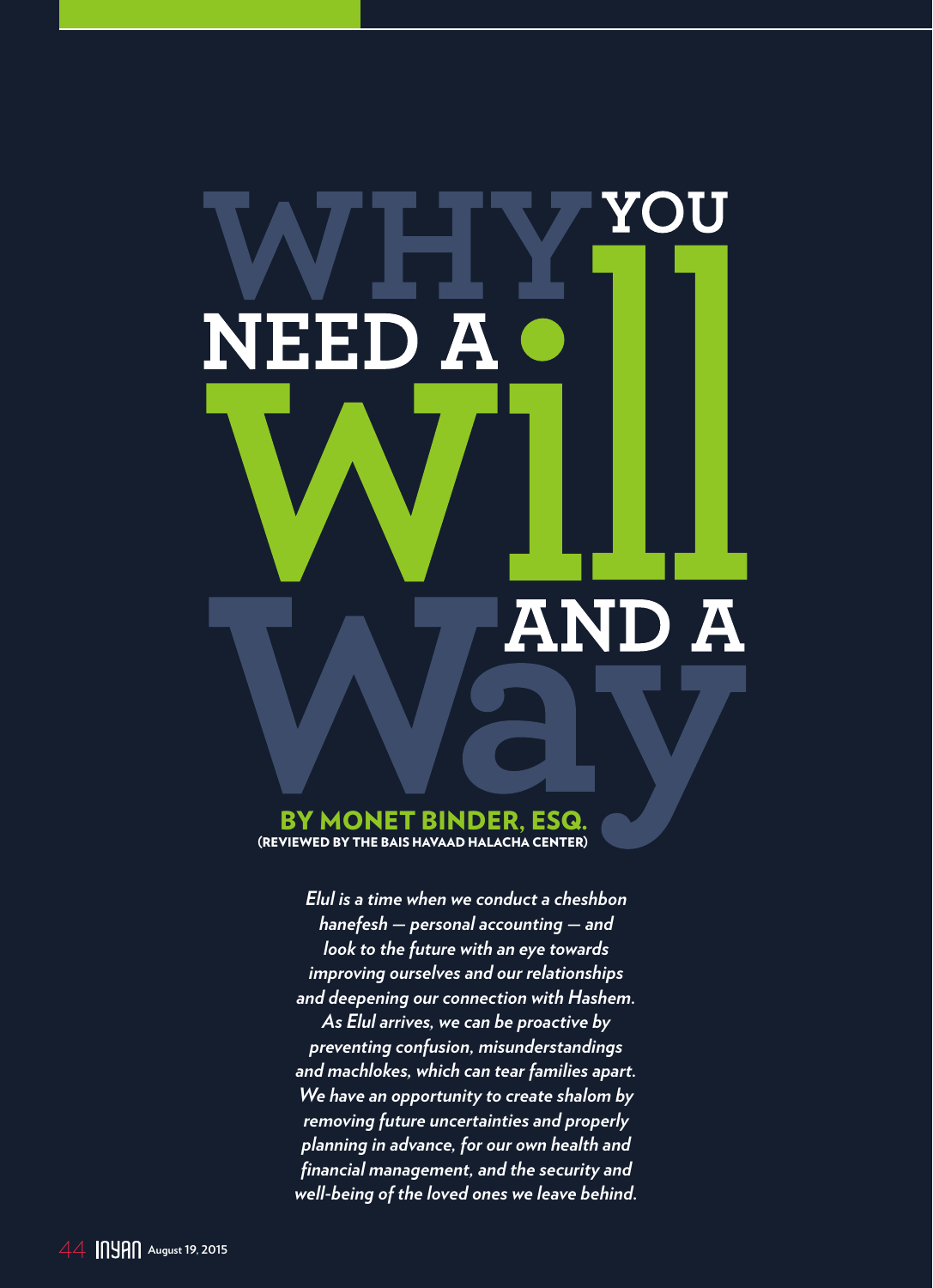

#### Ruth Lichtenstein **PUBLISHER EDITOR-IN-CHIEF**

Rachel Roth **Managing Editor** Sarah Birnhack **Executive Editor** Rachel Hubner **Fiction Editor**

#### **TORAH CONTRIBUTORS**

Dayan Chaim Kohn Rabbi Ozer Alport Rabbi Shlomo Aschkenasy Rabbi Avrohom C. Carmell Rabbi Shimon Finkelman Rabbi Yosef Gesser Rabbi S. Binyomin Ginzberg Rabbi Zecharya Greenwald Rabbi Avraham Y. Heschel Rabbi Dovid Kaplan Rabbi Shmuel Y. Klein Rabbi Paysach Krohn Rabbi Fishel Schachter Rabbi Benzion Shafier Rabbi Ephraim Shapiro Rabbi Abraham J. Twerski, MD Rabbi Reuven Wolf

#### **DESIGN**

Israel Bitton **Creative Director**  Heshy Ehrenreich Raizel Shurpin

#### **CONTRIBUTORS**

Yosef Caldwell | Alan Freishtat Gur Aryeh Herzig | Shmuel Landesman Dr. David J. Lieberman | Dr. David H. Rosmarin | Mordechai Schmutter Rabbi Nachman Seltzer Yitzchok Shteierman Blimie Basch | Suri Cohen Charlotte Friedland | Judy Fulda Rebbetzin T. Heller | Pearl Herzog Rebbetzin Chanah Heschel | Esther Horowitz | Rebbetzin Faigie Horowitz Rochel Isaacson | Devora Klein Rhona Lewis | Rochel Licht | Yael Mermelstein | Batya Ruddell Esther Shdeour | Tzipora Shub Evelyne Singer | Dina Spira

#### **COORDINATORS**

Esther Henny Ehrlich | Simi Lemmer

#### **ADVERTISING**

Yonoson Moller **Business Manager** Duvid Frankel **Advertising Manager** Avi Wagschal **Executive Sales** Freidy Schondorf **Office Sales** Temmy Ziemba **Lakewood Sales**

Published by Hamodia Newspaper: 207 Foster Avenue, Brooklyn N.Y. 11230 (718) 853-9094 FAX: (718) 853-9103 E-MAIL: Magazine@hamodia.com

PHOTOS: Getty Images / AP Images / iStock / Shutter Stock / 123RF / Yehuda Boltshauser / Flash90

Articles in the magazine are for informational purposes only. In matters of halachah, kashrus or medicine, each reader's Rav and/or doctor should be consulted. Books given as sources are not endorsed by *Hamodia.* Photographs submitted by in-dividuals are assumed to be their property, and are therefore not otherwise credited. Please note: In some stories, images are for illustrative purposes only.

Since publishing any true story requires presenting the facts as they happened, they are not to be taken as condoning any actions or words that are conveyed, and no *halachos* should be derived from them without consulting one's *posek*.

All rights reserved. © Reproduction by any means without written permission from the publisher is prohibited.

# CONTENTS



**Sadly, in the absence of proper planning, thousands of families are torn apart each year trying to determine what their loved ones may have wanted regarding medical and financial matters that were not addressed and legally stipulated in advance."**



CORRECTION: A reader pointed out that in Dor Yesharim Part II (*Parashas Va'eschanan*/July 29) the sentence that read: "Should both parents *transmit* the defective gene, their child has a 25-percent chance of being born with that disease — one in four children!" should have read: "Should both parents *carry* the defective gene, their child has a 25-percent chance of being born with that disease — one in four children!"

NOTE: In "Much More to Give" (*Parashas* Eikev/Aug. 5) the Homes With A Heart (HWAH) program should have been attributed to Bikur Cholim Chesed Organization (formerly Bikur Cholim of Boro Park),-which is also the organization behind the Family Crisis Intervention Program and Chayeinu Program.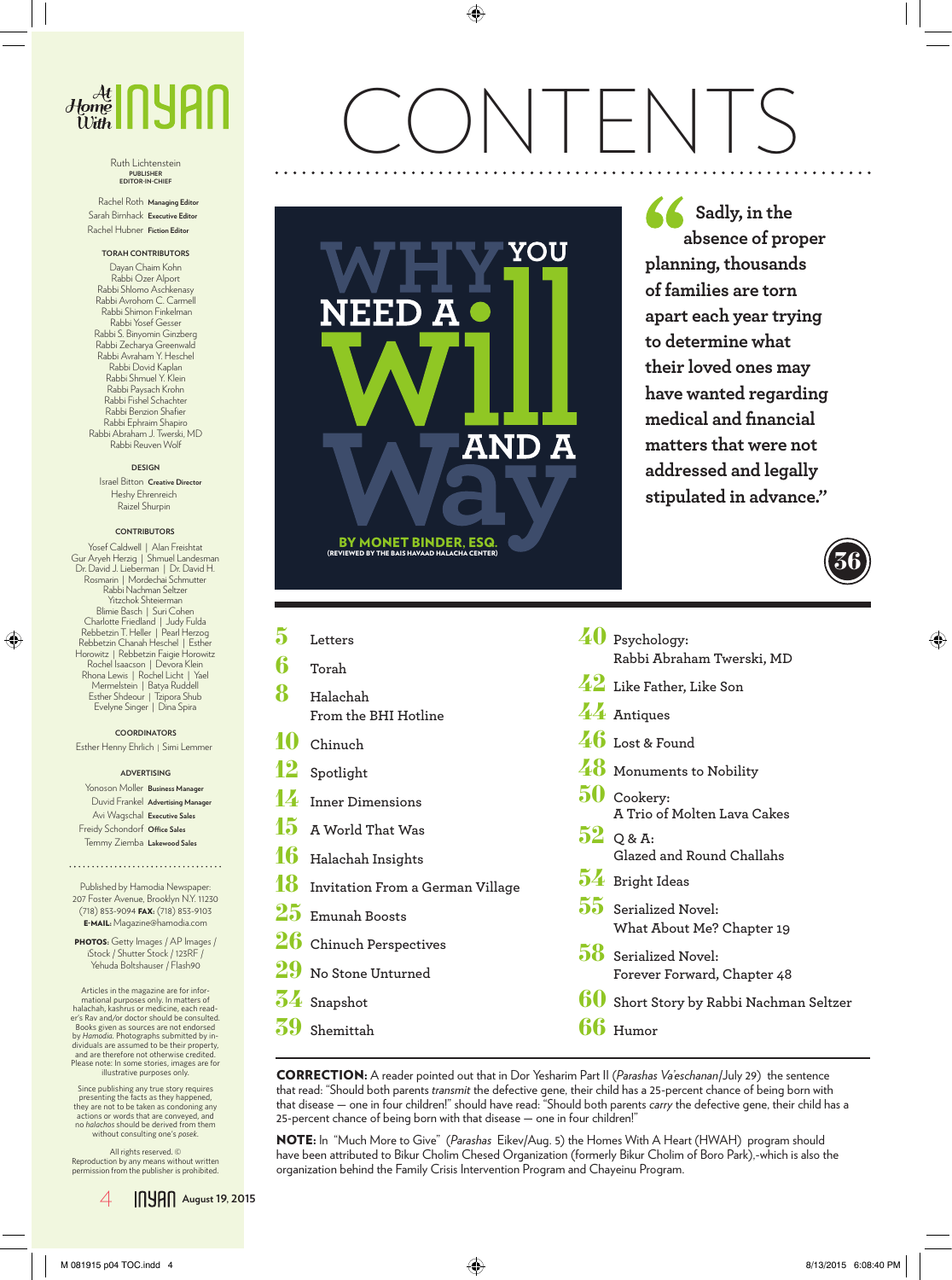It hough most people recognize the<br>importance of proper estate planning,<br>too many put it off or do not make it a<br>priority because making end-of-life<br>decisions is difficult and unpleasant. We<br>all want our families to live h importance of proper estate planning, too many put it off or do not make it a priority because making end-of-life decisions is difficult and unpleasant. We all want our families to live harmoniously after we are gone, and we would like our

belongings to be distributed according to our wishes. For Orthodox Jews, there are Torah guidelines that govern the way we accomplish this. Unfortunately, throughout the Orthodox community, these laws have been overlooked simply due to lack of awareness and understanding. As a result, too many families suffer because of improper planning, or worse, no planning at all.

Without a will, complying with the Torah laws of *yerushah* (inheritance) is usually not possible. To provide for those who fail to plan at all, the state of New York has its own distribution plan, which differs from the *seder* of *yerushah,* the Jewish order of inheritance. In New York, a deceased person's surviving spouse and children all share in the deceased person's estate. According to the *seder* of *yerushah,* if a man has sons, they are the sole heirs of his estate. If there is more than one son, each son inherits an equal share, except the *bechor*, the firstborn son, who receives a double portion. If the *niftar*  leaves a widow and unmarried

advance.

daughters, there are Torah guidelines that may provide for their support; however, they do not inherit any property outright.

A non-halachic, secular will can also result in a breach of the natural *seder* of *yerushah.* At the moment of death, halachic heirs automatically inherit the estate of the deceased, following the *seder* of *yerushah,* even without any documentation whatsoever. Though the person may have written a secular will, after death he no longer has the halachic authority to transfer his possessions to anyone, as they no longer belong to him. Because a secular will becomes operational only after a person passes away, adherence to its terms could violate the *seder* of *yerushah.* Also, in certain cases, writing a secular will without halachic validation can even be a Torah violation.

Although Akiva was the oldest of the three children, Binyamin, along with his mother, managed the family business, and Miriam was still in high school. Mr. Goldberg had repeatedly told his wife that if she were to survive him, she would inherit everything.

Poor planning can cause tremendous tension and conflict between family members. There may be those who feel they did not get their fair share of the assets and are prepared to battle legally for their cause. Family members who are not on the best terms may feel forced into unworkable partnerships while having to make end-of-life health care decisions, financial decisions, or other difficult decisions in administering the estate. Sadly, in the absence of proper planning, thousands of families are torn apart each year trying to determine what their loved ones may have wanted regarding medical and financial matters that were not addressed and legally stipulated in

By way of example, let's consider Mr. Goldberg, who recently passed away. He left behind a spouse, two sons and a daughter.

If Mr. Goldberg passed away without a secular will, he would be considered to have died intestate, and the local laws of the state would control his asset distribution. Even though Mr. Goldberg's intentions were often stated, because they were not specified in legal documentation, his wishes could not be honored.

Furthermore, if he did not have a will (and after all the fees of probate and estate administration had been taken from the estate), the New York State distribution plan would give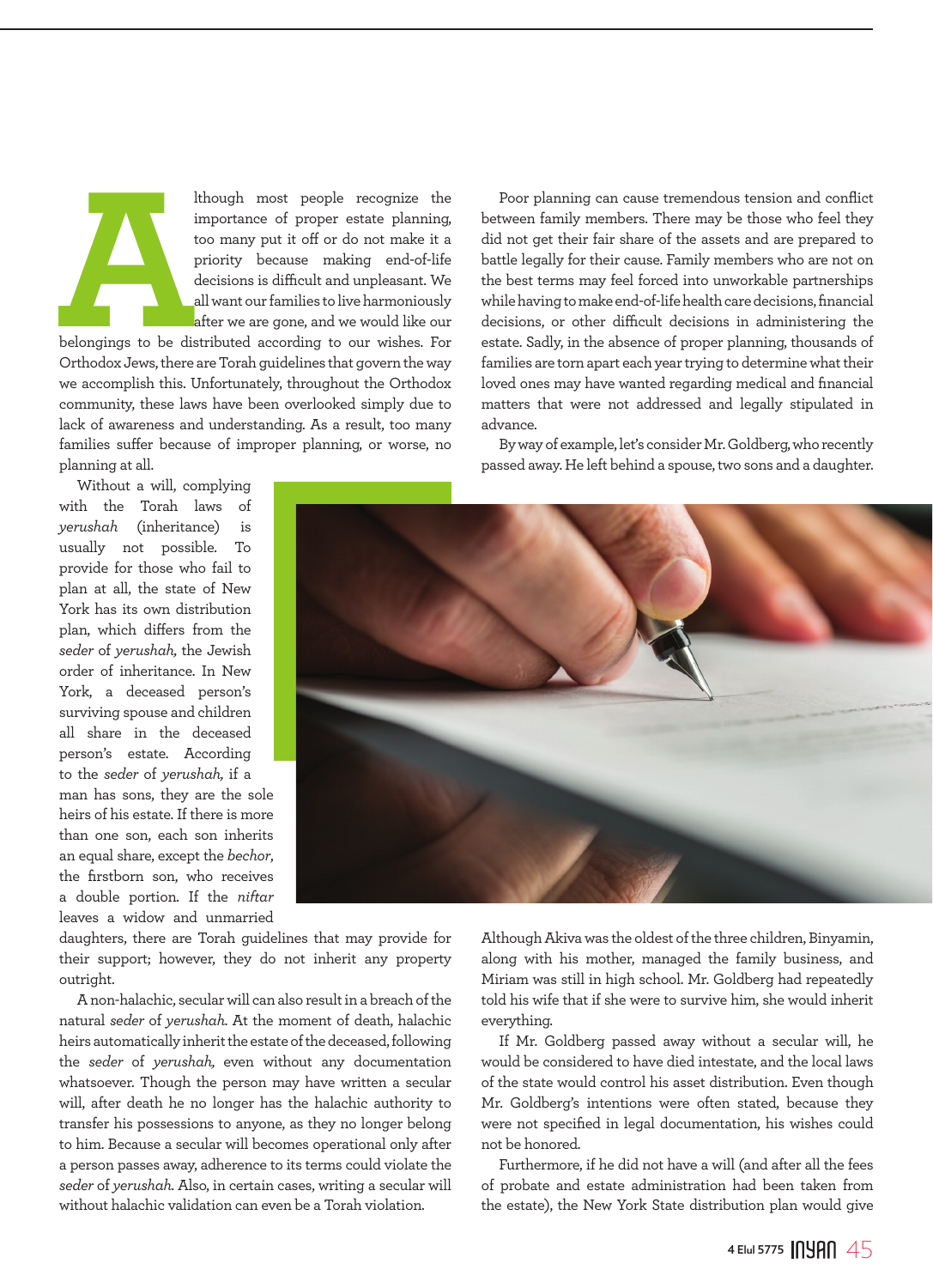a designated dollar amount, plus half of the remaining estate, to Mrs. Goldberg. The balance would be distributed to her children. If Mrs. Goldberg were to enforce her rights to receive her portion according to state law, she would acquire assets that were not rightfully hers halachically*,* and she would be guilty of *gezel*, halachic theft.

If Mr. Goldberg had a secular will that distributed all of his assets to Mrs. Goldberg outright, and Akiva and Binyamin were still alive, they could go to a *beis din*, a Jewish court of law, claiming to be the exclusive halachic heirs of their father's estate. They could claim that title to all of their father's assets was theirs automatically, immediately after his passing, even without any documentation. In addition, Akiva could fight for his right to receive a double portion as the firstborn son. The shattered family's turmoil and pain would be worse if any of

the (hypothetical) litigants challenged the *beis din*'s decision in secular court.

Even among the most congenial families, one should not rely on the possibility that a will that does not comply with *halachah* will be honored and unchallenged. No one wants their children arguing over money or material possessions after they are gone. It is therefore incumbent upon every Jewish person to have a comprehensive estate plan that conforms to *halachah.* It should be noted that a comprehensive estate plan is more than simply having a signed will. Some of the important documents in a comprehensive estate plan may include:

#### **• A HEALTH CARE POWER OF**

**ATTORNEY,** in compliance with *halachah*, gives another person the authority to make end-of-life health care decisions on your behalf. The person you designate is required to seek the guidance of a reliable Rabbinic authority of your choosing if there are serious medical issues.

**• A DURABLE POWER OF ATTORNEY** gives a person you choose the ability to legally manage your finances and assets that are not controlled by a trust. Examples include: IRA and 401K assets, memberships, and filing income taxes.

**• A LIVING WILL** provides instructions, determined by you and your Rav, to physicians regarding life-sustaining measures in the event of a terminal condition or persistent vegetative state, *chalilah*.

**• A Health Insurance Portability and Accountability Act (HIPAA)** release allows your medical condition to be disclosed to others, including family members who, under the HIPAA laws, otherwise would not be able to get health information from your treating physicians. Current HIPAA laws prohibit

doctors from discussing the health of a patient with anyone, including family members, unless the patient has signed a release. This document can be important if you have family members that you would like to keep updated on your health or if you need medical records transferred from one health care provider to another.

**• A REVOCABLE LIVING TRUST,** fully funded, gives you complete control while you are alive and well, providing instructions for your care (and that of your family) during a period of mental incapacity or physical disability, and privately distributes your estate to your beneficiaries at the time of your death.

**• A WILL** includes the names of guardians you selected for minor children, and directs any assets that may not have been funded properly to be distributed to your trust.

> **• MEMORIAL INSTRUCTIONS and a LEGACY STATEMENT** are important to the success of any estate plan. This is where you can pass on family values to loved ones. Memorial instructions can include where you want to be buried, along with what type of preparations need to be made and observed halachically. A legacy statement is an opportunity for a person to give not only financial assets to a beneficiary, but a lifetime of experience and guidance. This may be a chance to convey your values to your beneficiaries, which can be transmitted through generations.

> Since every family is unique, with its own set of circumstances and makeup, it is important to beware of attorneys who use boiler plate halachic wills as a one-size-

fits-all document. Halachic documents need to be personalized and specifically designed to accommodate varying family issues.

Too often, we forget that Hashem's Torah directs every aspect of a person's life. We in the Orthodox community need to recognize the importance of proper estate planning, and that there are halachic guidelines that must be followed. The most beneficial and acceptable way to avoid potential issues regarding end-of-life health care and inheritance is to structure a comprehensive estate plan that complies with *halachah*. Proper planning in advance is one of the most important things we can do for ourselves and the people we care about the most.

П

*MONET BINDER, ESQ., has a practice in Kew Gardens, New York, dedicated to protecting families, their legacies and values. All halachic documents are approved by the BAIS HAVAAD HALACHA CENTER in Lakewood, under the direction of Rabbi Dovid Grossman and the guidance of Harav Shmuel Kaminetsky, shlita, as well as other leading halachic authorities.* 



**PROPER PLANNING IN ADVANCE IS ONE OF THE MOST IMPORTANT THINGS WE CAN DO FOR OURSELVES AND THE PEOPLE WE CARE ABOUT THE MOST.**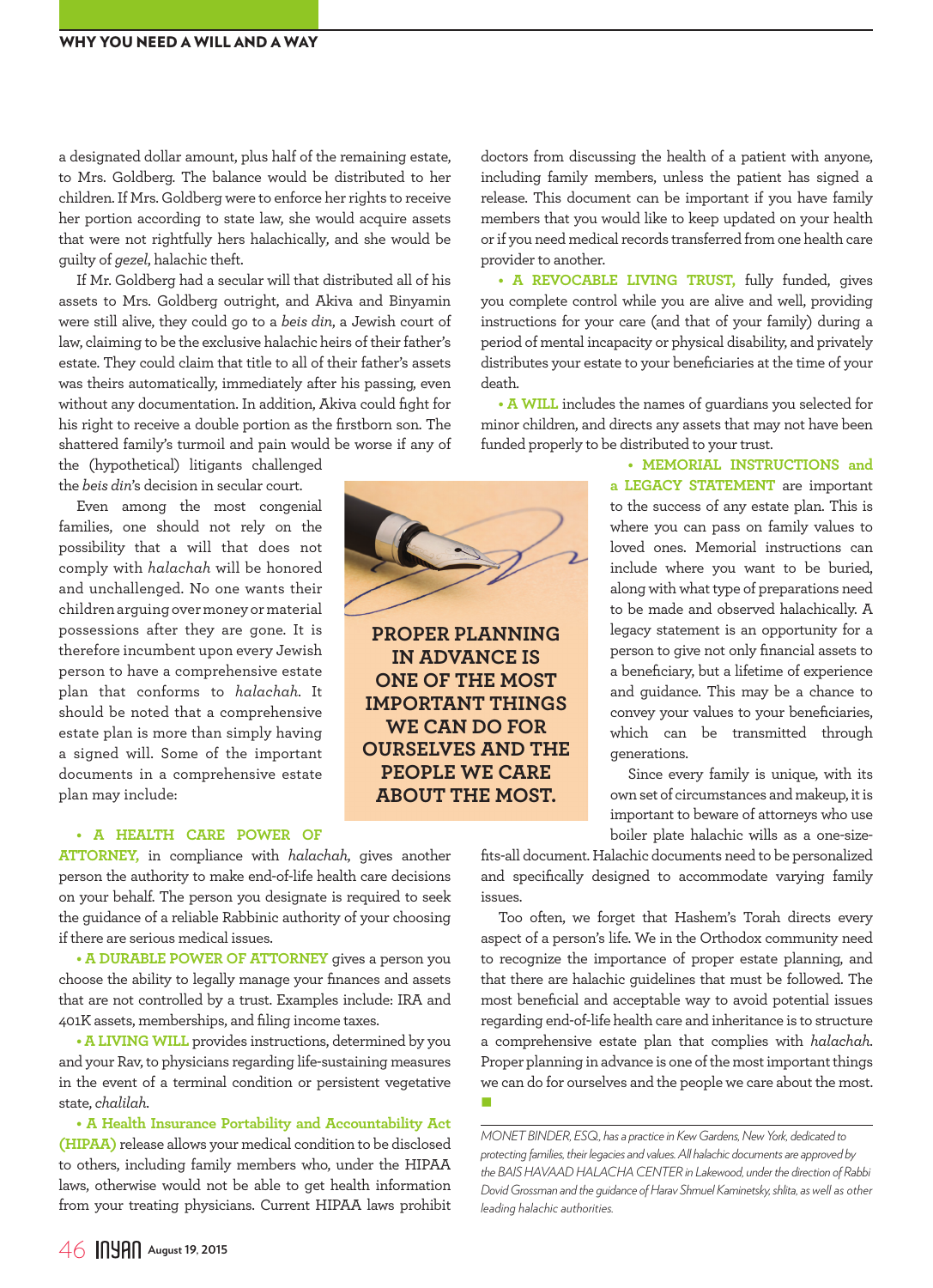## *Don't Wait Until It's Too Late*

"As someone who recently lost a parent, I commend you for publishing "Why You Need a Will and a Way," by Monet Binder (Parashas Shoftim/August 19). This topic is not easy to discuss with one's parents, and no one wants to imagine that their close family might be ripped apart by bitter arguments over yerushah. But death is part of life, and unfortunately the "closest" of families are often those hit hardest when a parent is niftar without having left a halachically valid will. Please don't put off dealing with this potential time bomb until it's too late. Please use this article to bring up the topic, so that your parents' legacy is shalom, no matter the size of their financial holdings." -name withheld upon request

### As printed in Hamodia's Inyan Magazine